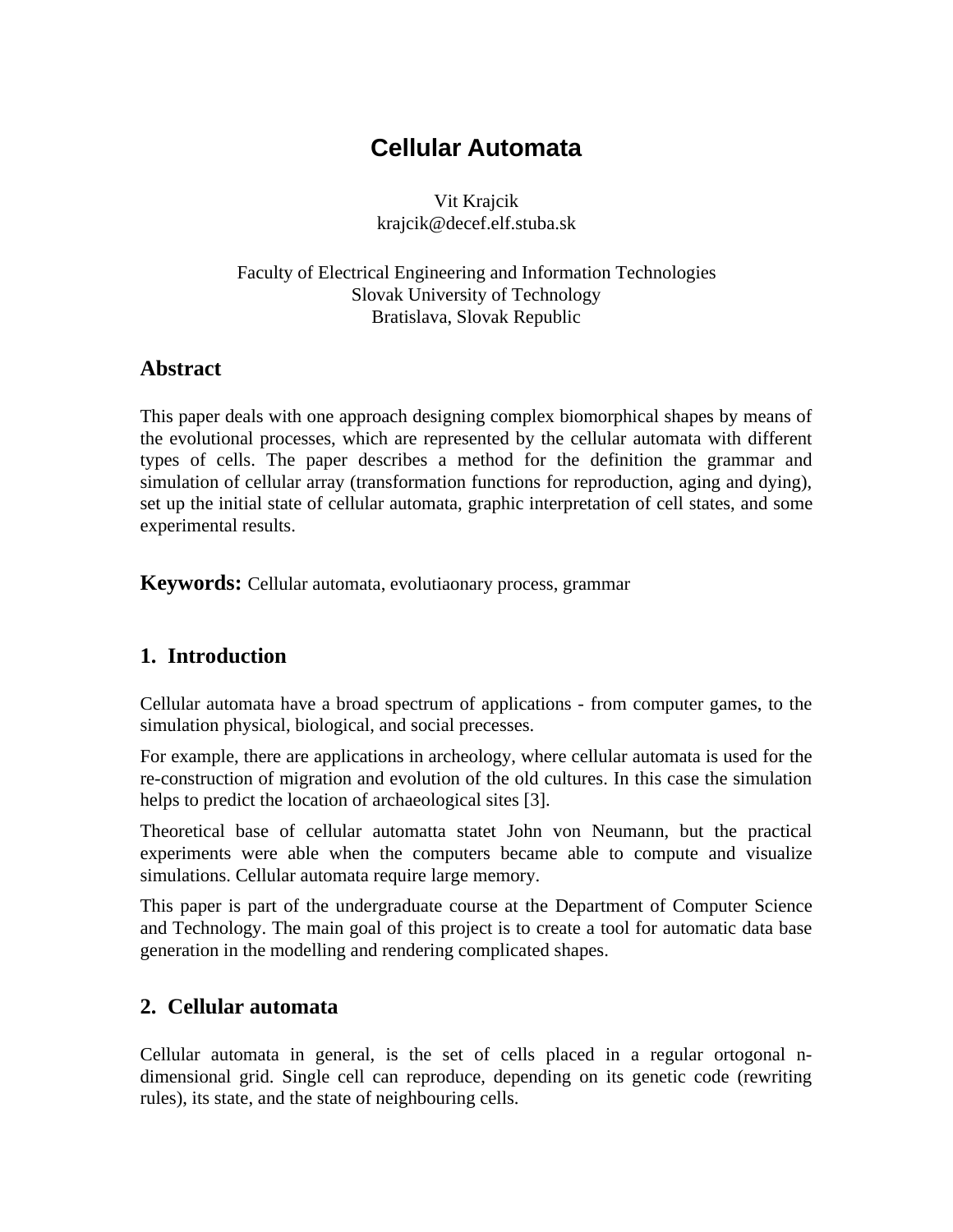General definition of the automata is following.

It is ordered base **(A,S,U,p,v)**, where **A** is set of input symbols, **S** is set of states ,**U** is set of output symbols, **p** and **v** are transformations.

**p : S x A -> S v : S -> U**

Transformation **p** is transition function and

Transformation **v** is output function.

Output function **v** assigns output symbol for each state. Transition function assigns change state to next state.Transition functions are defined in a discrete time intervals t:

```
s(t+1) = p( s(t), a(t) )
      u(t) = v( s(t) )where s(t+1), s(t) is from set of S
       a(t) is from set of A
       u(t) is from set of U
```
This paper deals with two-dimension orhogonal cellular arry.

### **2.1 Neighbouring cells**

Two cells are neighbouring, if their absolute distance is less than 2

Example:

In matrix array neighbours of cell with coordinates  $A(X, Y)$  are:

```
B(X+1, Y)C(X+1,Y+1)D(X, Y+1)E(X-1,Y+1)F(X-1, Y)G(X-1,Y-1)H(X, Y-1)I(X+1,Y-1)d = sqrt(sqr(X - (x+1)) + sqr(y - (y+1)))d = sqrt(1 + 1)d = 1,4142136...
```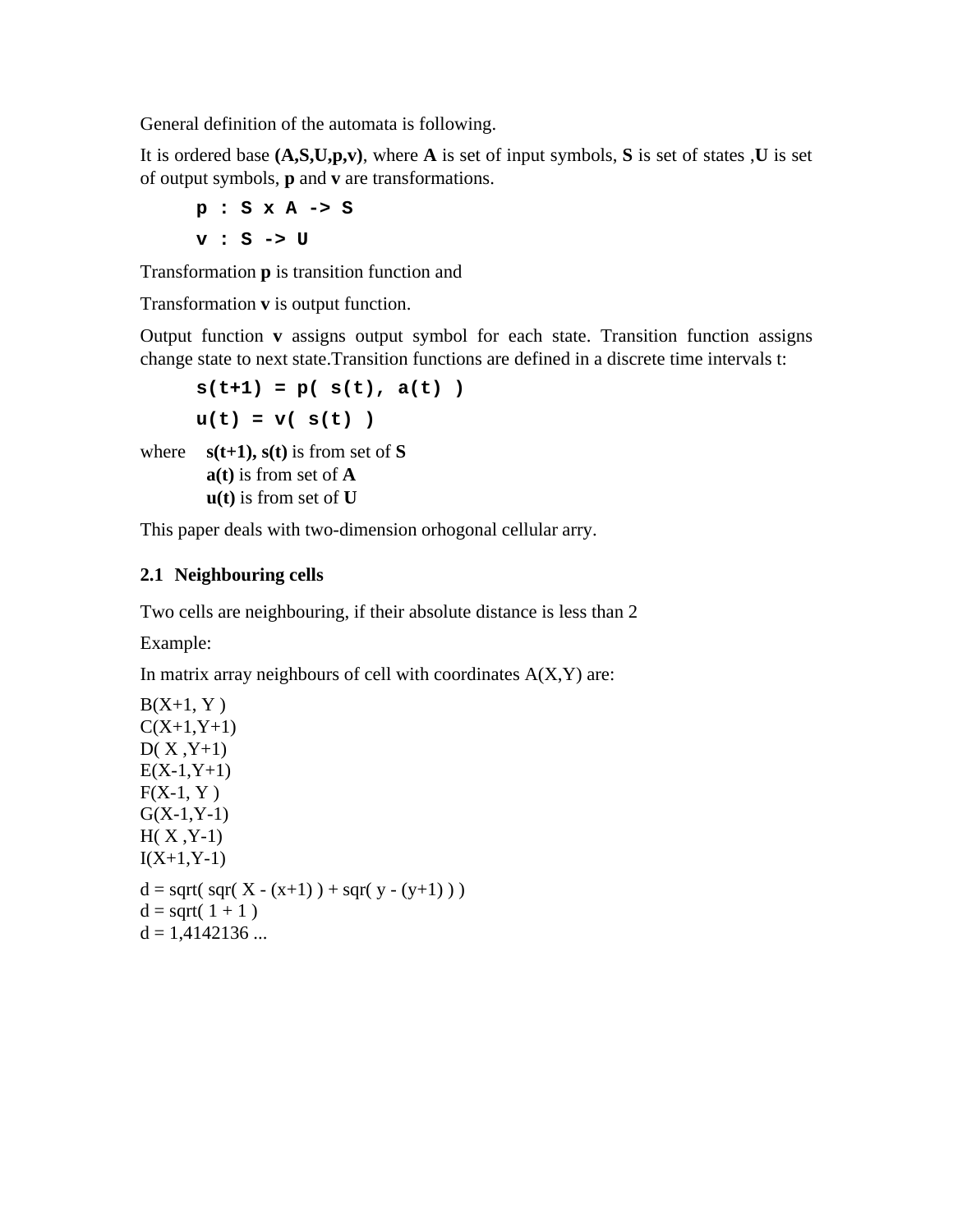

Each cell have eight neighbours.

### **2.2 States of the cells**

State of cell is represented by the integer number.State 0 is reserved for dead cell, and other states are aviable for use. Generally we can define arbitrary number of states for different cell behaviour, but if computer allow less colors, then different cells will have the same color on the computer monitor. Graphical representation of the cellular automata described in this paper is limited by 256 colors of the standard VESA video modes.

### **2.3 Graphical interpretation of the states**

Each state of the cell is represented by one color. The color is defined by three components: RED, GREEN, BLUE The value of colors for the particular state is calculated from the color values of the first and last state of the cell by the linear interpolation.

Until now, five types of graphic cell interpretations were implemented:

- 1. point
- 2. filled square
- 3. filled square with variable size
- 4. filled circle
- 5. filled circle with variable size.

Size is of the object is proportaionl to the screen resolution and the size of cellular array.

Syntax:

### **Cell : InitState : (R1,G1,B1)->(R2,G2,B2) ;**

where **Cell** is name of the cell, **InitState** is integer number from interval [0,MaxState] **R1,G1,B1** color of the state 1 **R2,G2,B2** color of the state MaxState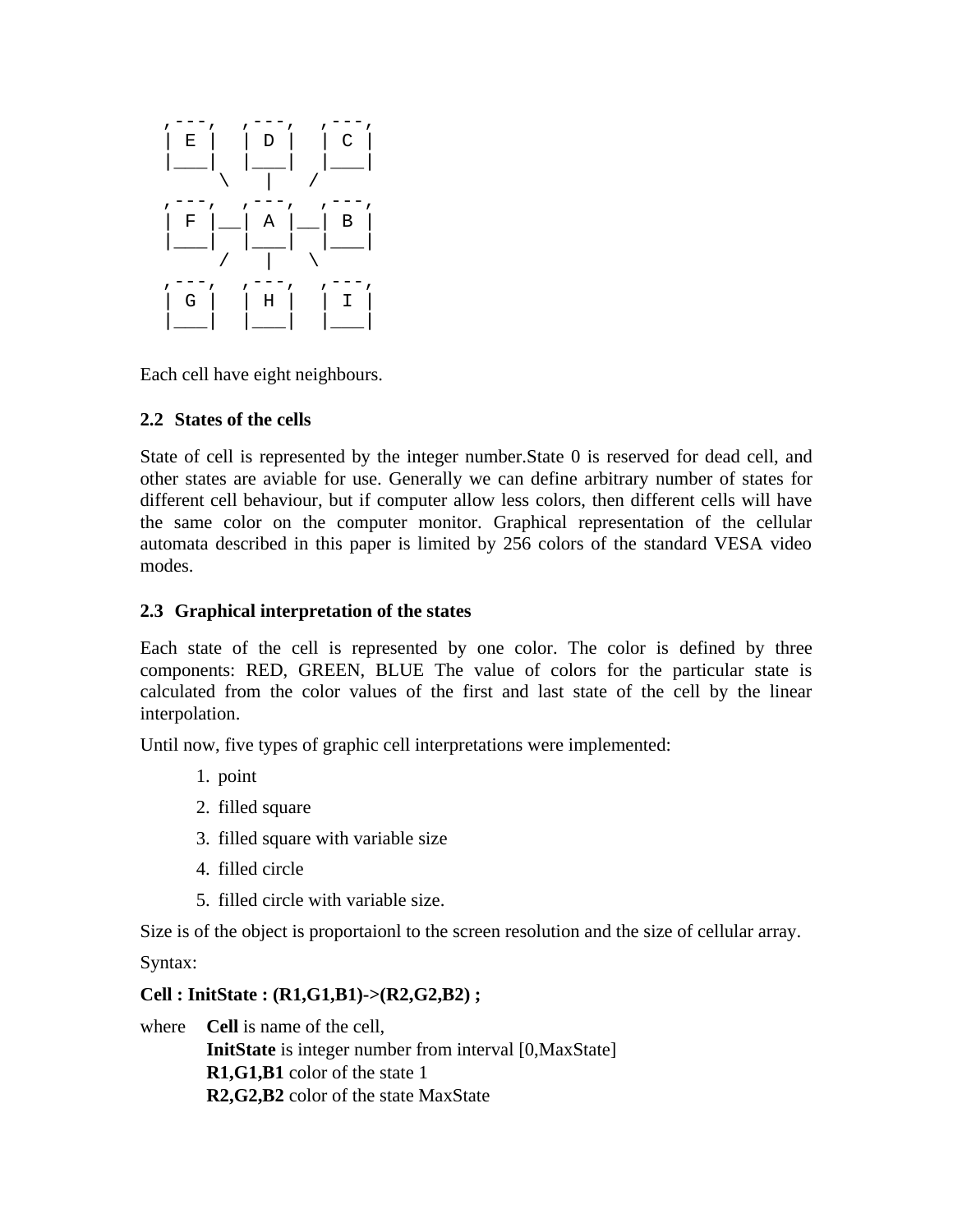Example

 $A: 1: (1,1,1) \rightarrow (1,1,255)$ :

### **2.4 Specification of transition functions**

Transition functions can be expressed by the rewriting rules in the form:

#### **Cell CellList -> MutateCell NewCellList : Cell operator number : Probability;**

where **Cell** is name of the actual cell,

**CellListb** is a list of neighbouring cells (cells which influence the transition) **MutateCell** is a name of the cell, which will replace active (checked) cell, **NewCellList** is a name list of the cells, which will be created at the neighbourghood of the checked cell. Their position will be chosen randomly. **Cell operator number** is an extended condition for application of the transition function, where **Cell** is an arbitrary name of the cell, which is from the neighbourhood of the checked cell **operator** is one of following arithmetic operators: **< , > , = number** is an integer number from the interval [0,MaxState] **Probability** is an integer from the interval [0,100], and imagine probability of apply transition function in per cent.

Example:

 $A B C D \rightarrow A A A : A < 5 : 15$ ;

Means that at the neighbourhood of cell A - under the condition that the neighbours are cells named B,C and D and at the same time the state of the arbitrary cell A is less than 5 - two new cells A will be created, with the probability of 0.15;

Next transition rule for defining the process of ageing cells is :

#### **Cell : +-number : Cell operator number : InitState ;**

where **Cell** is a name of the cell, **+-number** is an integer increment which will be added to the state of the cell after each iteration (new generation). **Cell operator number** is extended condition where **Cell** is a name of the checked cell, **operator** is one of the following arithmetic operators:  $\langle \cdot, \cdot \rangle$ , = **number** is integer number from interval [0,MaxState+1]

This extended condition is usefull for the checking of color cycling. InitState is an integer number from interval [0,MaxState]. This is an inicial state of the cell.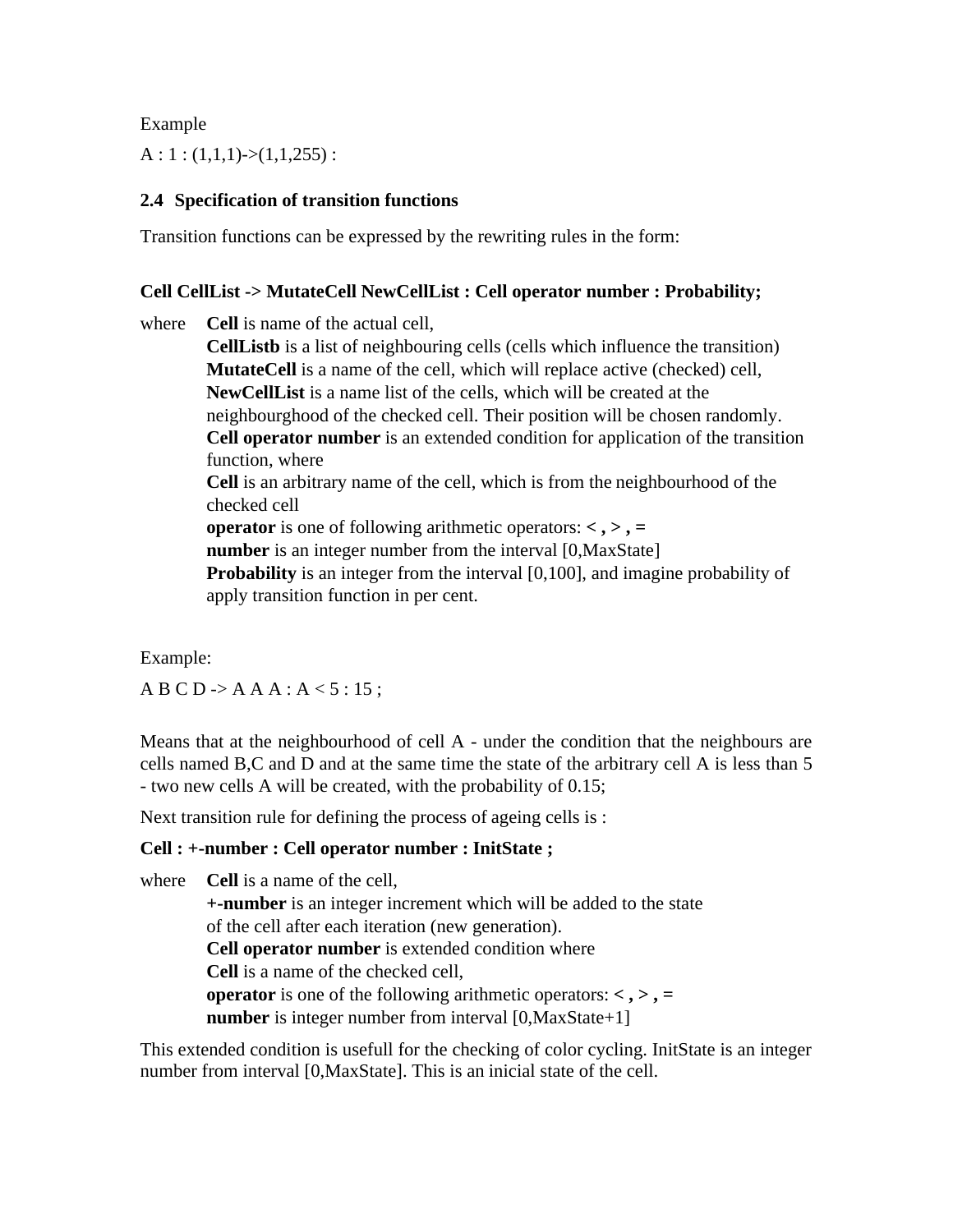Example:

 $A: +1: A < 20:1;$ 

Means increasing state of the cell A by one, if its state is less than 20. At the begining the state is 1.

#### **2.5 Setting the initial state of the cell array**

Initialization can be done in three ways:

*1. Enumeration* - list of cells with their X,Y coordinates and state numbers

#### **Cell ( X , Y ) = InitState ;**

Description see below.

Example:

A( $10, 24$ ) = 10;  $B( 22, 10 ) = 1;$ 

*2. Process* - in this case rewriting parallel graphs in form of L-systems (see [1])

Syntax:

### **Cell ( X , Y ) = InitState -> EndCell = EndCellInitState : string ;**

where **Cell** is name of the cell, **X, Y** are coordinates, **InitState** is integer number from interval [0,MaxState], initial state of each cell. **EndCell** is the cell at the end of the line representing branch of the L-system. **EndCellInitState** is an integer number from the interval [0,MaxState] EndCell initial state of the cell at the end of the brach.

Example:

 $LEN = 5$ ;  $ALFA = 60$ ; A ( 50, 10) = 1 -> A = 1 : ff(+f)(-f)f(+ff(+f)(-f)f)(-ff(+f)(-f)f)ff(+f)(-f)f) .

means that the start (root) of the L-system has coordinates (50,10). Line consist from A cells. Each cell has an initial state equal to 1. Length of each brach is 5 units.

*3. Initial state as a result of simulation.*

This method allows to get the initial state of the cellular array from the result of simulation of another cellular automata.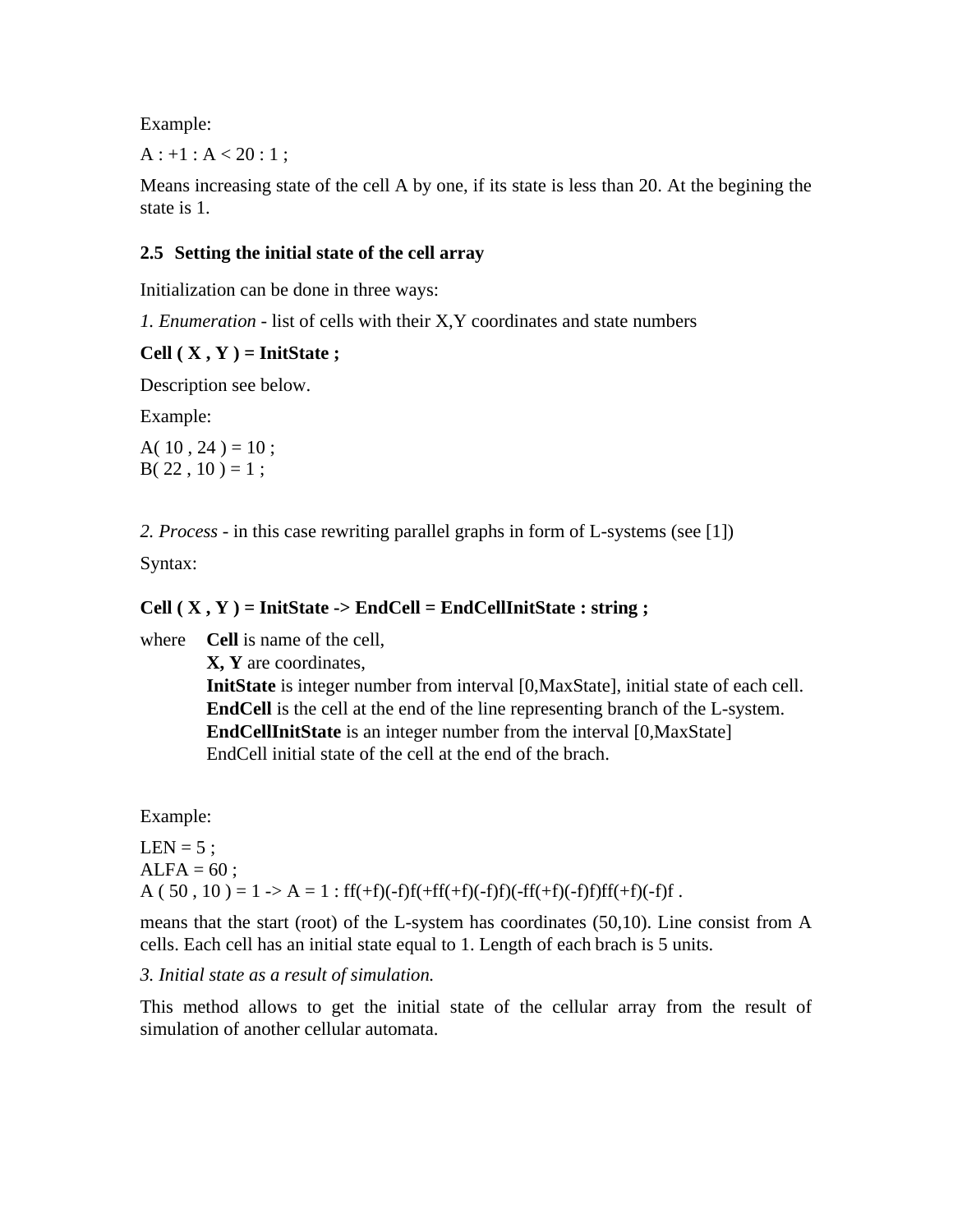# **3. Implementation and experimental results**

Program is implemented in BORLAND C language. The process of simulation consists from three steps:

- 1. Computing a new generation of the cellular array
- 1.1 Application of rules for reproduction and mutation scan array and try apply rule for each living cell (with the state  $> 0$ )
- 1.2 Application of rules for ageing scan array and try apply rule for ageing
- 2. Storing cell array changes are saved on a disk
- 3. Display display cellular arry of the new generation on the monitor

Example 1.:

Simple grammar for reproduction cells.

Grammar:

DIM  $N=64$ :  $X=100;$  $Y=100;$  $f=5$ ;  $a=60$ . VAR  $A: 1: (1,1,1)$ ->(63,63,63). AGE  $A : +1 : A < 63$ . **STARTUP**  $A(5050) = 1$ . **BEGIN**  $A > A A : A < 63 : 50.$ END

Sample images after the simulation (after 10,40,100 iterations)



Pixel cells 1-3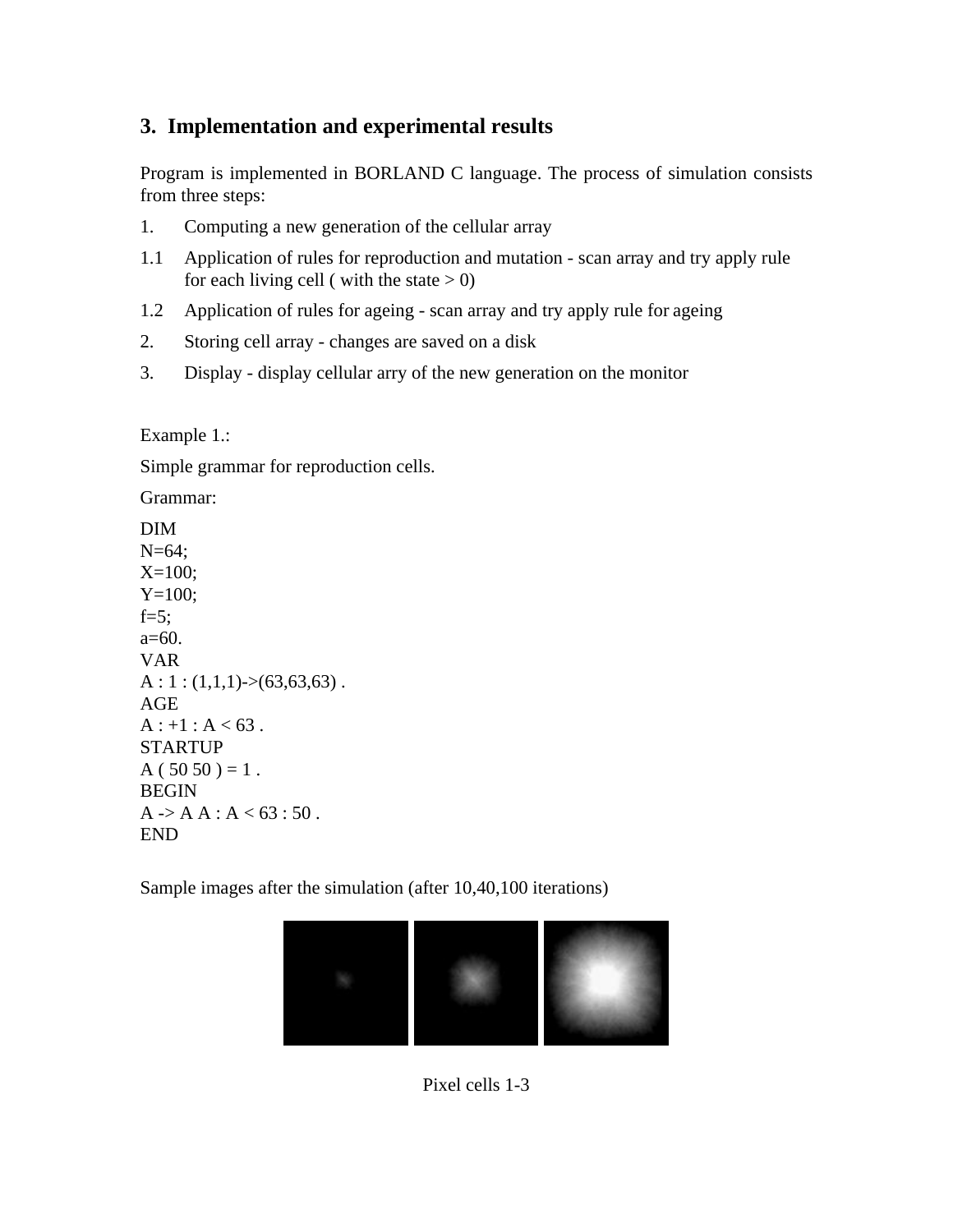

Bar cells 1-4

Example 2. Grammar: DIM N=64; X=100; Y=100;  $f=5$ ; a=60. VAR  $A: 1: (33,33,33) > (10,10,10);$  $B: 1: (63,1,63) > (1,1,1);$  $C: 1: (63,1,63) > (1,1,1);$  $\mathrm{D}:1:(63,\!63,\!63)\!\!>\!\times\!\!(20,\!20,\!20)$  . AGE  $A : +1 : A < 63$ ;  $D : +1 : D < 63$ . STARTUP  $A(1010) = 1;$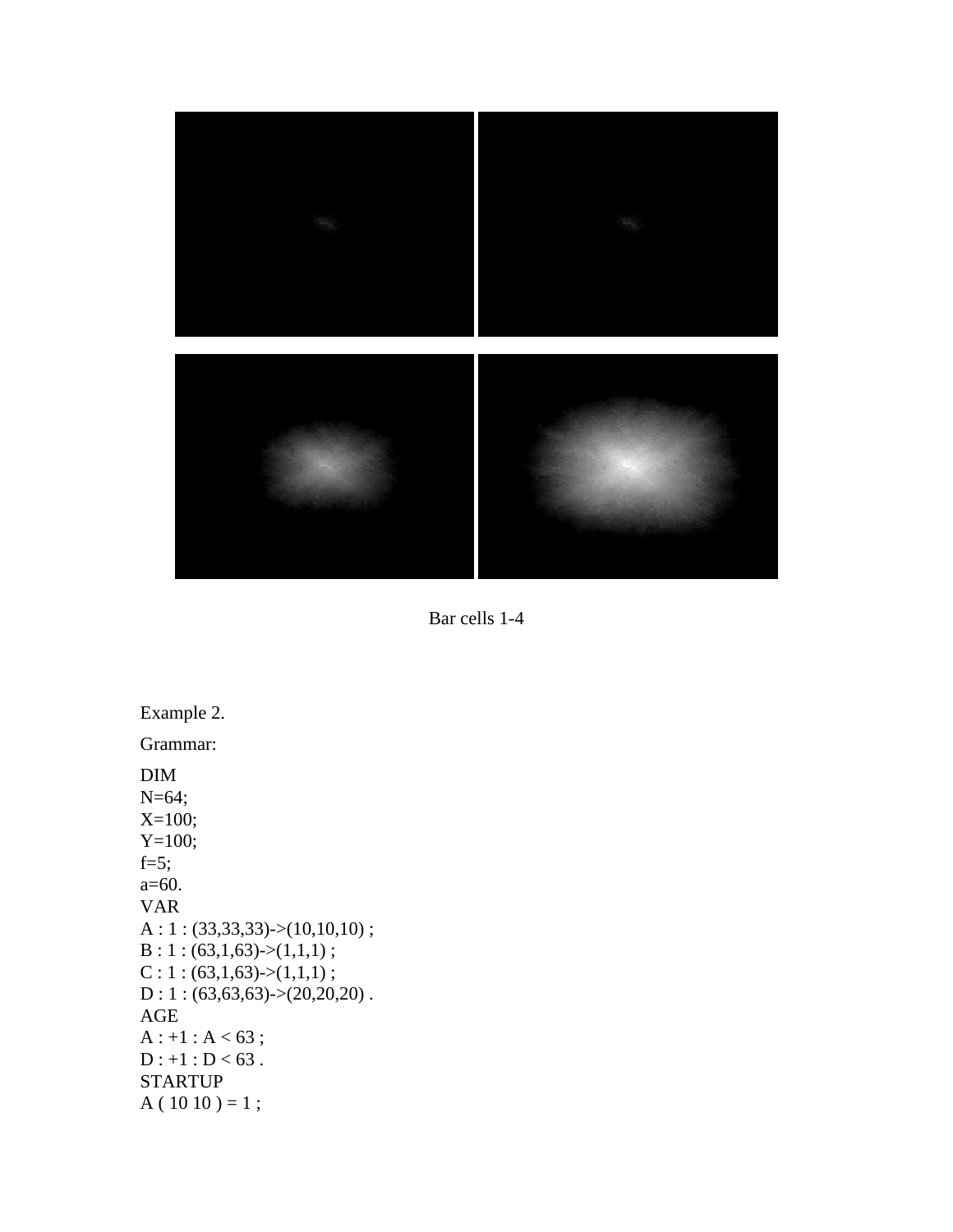```
D(1090) = 1;D ( 40 30 ) = 1 -> A = 2 : f+f--f+f+f+f--f+f--f+f--f+f+f+f--f+f--f+f--f+f+f+f--f+f--f+f--
f+f+f+f--f+f--f+f--f+f+f+f--f+f--f+f--f+f+f+f--f+f .
BEGIN
A \rightarrow A A : A < 60 : 20 ;D -> D D : D < 60 : 10 .
END
```
Sample images after the simulation (after 10,40,100 iterations)



Variable sized bar cells 1-3



Variable sized ellipses 1-4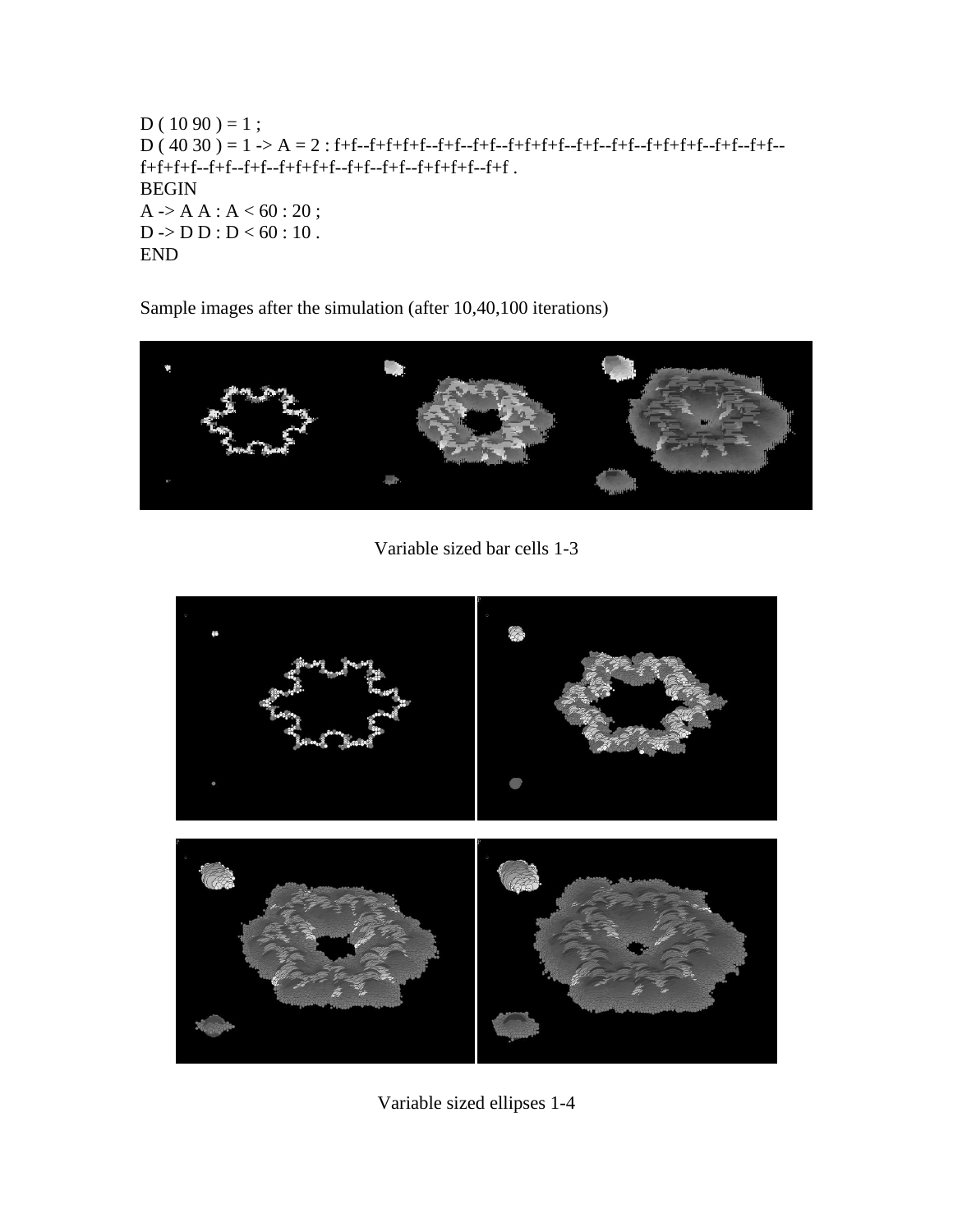```
Example 3.
DIM
N=64;
X=100;
Y=100;f=5;
a=60.
VAR
A: 1: (1,1,1)->(43,43,43);
D: 1: (20,20,20)->(63,60,63);
B: 1: (1,1,1) > (1,1,1);C: 1: (1,1,1) \rightarrow (1,1,1).
AGE
A : +1 : A < 63;
D : +1 : D < 63.
STARTUP
D ( 90 10 ) = 1 -> A = 1 : f(fff(+f)f)+ff(-f)+f;
D ( 90\,90 ) = 1 -> A = 1 : ---f+f-f;
D(1050) = 1 \rightarrow A = 1: -f-f+f-f+f-f+fff(-f+ff-f+f-f+f-f-f)+ff+f-f+f-f;
D ( 20 90 ) = 1 -> A = 1 : +++f(+f-f)-f+ff(ff)+f;
D(1010) = 1 \rightarrow A = 1 : f(+f-f)-ffff;D ( 50 10 ) = 1 -> A = 1 : ff(+f)(-f)f(+ff(+f)(-f)f)(-ff(+f)(-f)f)ff(+f)(-f)f .
BEGIN
A \rightarrow A A : A < 60 : 20;
D -> D D : D < 60 : 10 .
END
```
Sample images after the simulation (after 10,40,100 iterations)